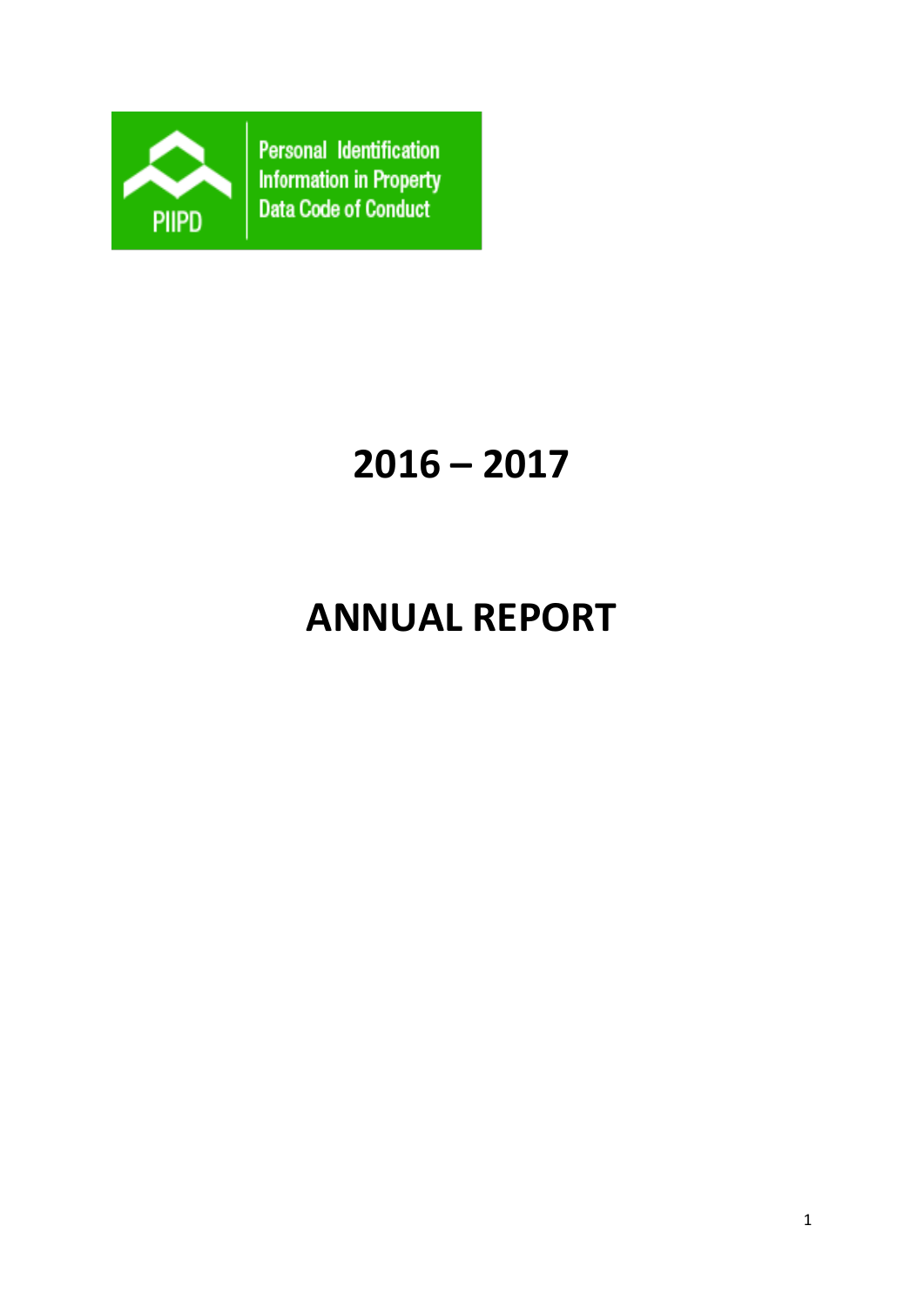## Personal Identification Information in Property Data Code of Conduct **Table of Contents**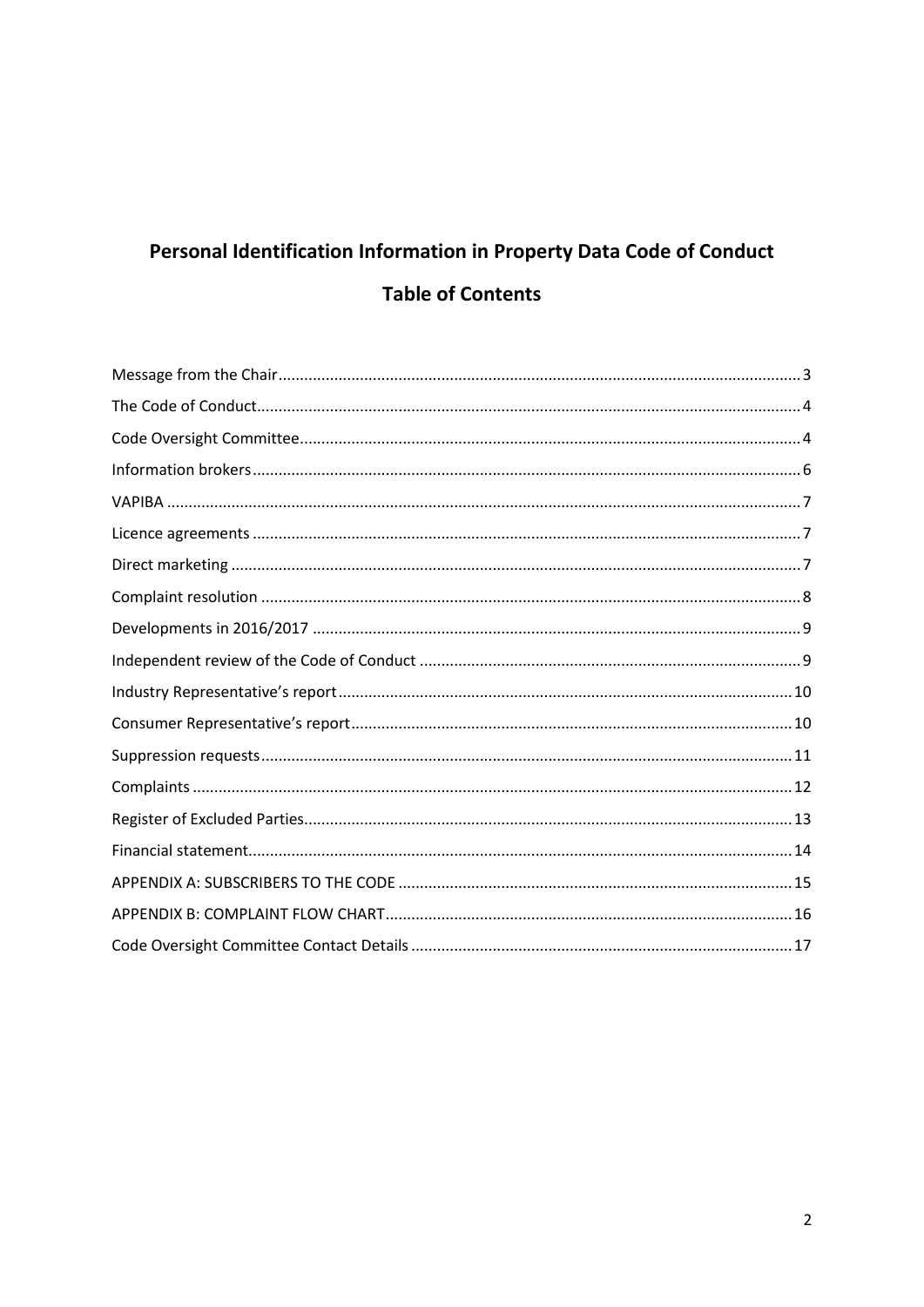## <span id="page-2-0"></span>**Message from the Chair**

The Code Oversight Committee is pleased to present the 2016/2017 Annual Report for the *Personal Identification Information in Property Data Code of Conduct*. The Code of Conduct has been operational for eight years.

This report outlines the Committee's efforts to enhance the administration and promotion of the Code of Conduct. It provides data on complaints about breaches of the Code and requests by consumers for the suppression of their personal identification information.

The Committee acknowledges the contribution of the licensed information brokers who, as Code Subscribers, support this industry scheme and provide internal complaint resolution services to consumers. The brokers fund the work of the Committee through their membership of the Value Added Property Information Brokers Association Incorporated (VAPIBA). Without the participation of the brokers the Committee could not perform its role.

As Chair of the Code Oversight Committee I wish to thank my fellow Committee members, Ms Fiona FitzPatrick (Consumer Representative) and Mr Kris Matthews (Industry Representative) for their ever willing contributions of time and effort to the Committee's work.

Thanks also go to Ms Jodie Hughes, the Code's Administrator, and to Ms Melanie O'Sullivan, who has taken on the role while Ms Hughes is on extended leave. Both have provided the Committee with excellent secretariat support and also service to consumers and others seeking information and advice about the Code.

Finally, I wish to acknowledge the advice and assistance of officers of the Department of Natural Resources and Mines. As the source of the QVAS data and the authority which licenses the use of that data, there is a productive and collaborative working relationship between the Department, the Committee and Code Subscribers.

Neil Lawson **Chair, Code Oversight Committee**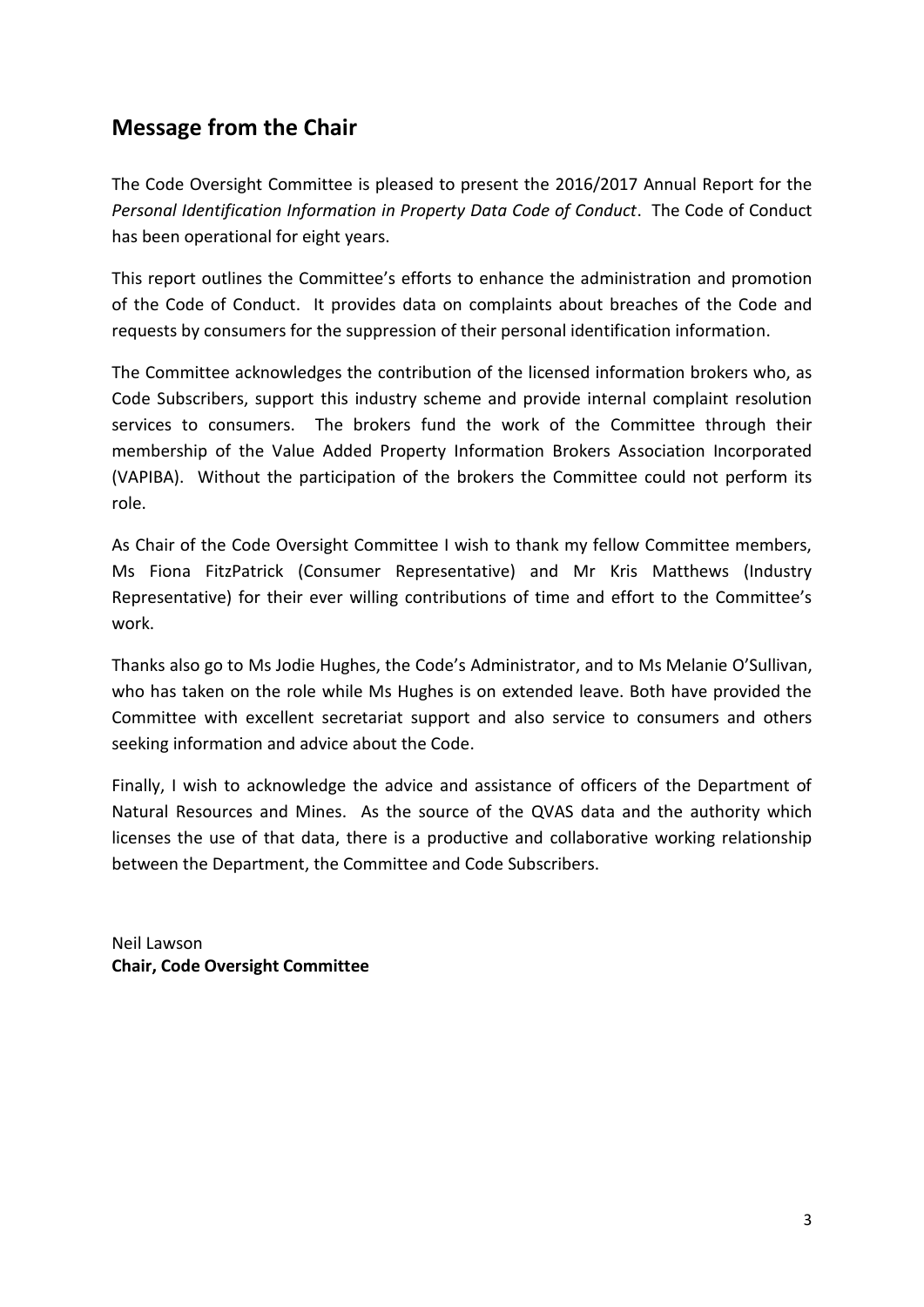## <span id="page-3-0"></span>**The Code of Conduct**

The *Personal Identification Information In Property Data Code of Conduct*, was introduced on 1 October 2009. It was designed to address consumer concerns about the inappropriate use of personal identification information sourced from Queensland Valuation and Sales (QVAS) databases maintained by the Department of Natural Resources and Mines (DNRM). Amendments to the Code of Conduct can be made in consultation with stakeholders, the Committee, industry and DNRM.

Access to the information held in the QVAS database is available online to individual businesses, industry professionals and members of the public and can be obtained over the counter for a fee from DNRM. The information is generally accessed by potential purchasers and professionals acting in property transactions, for example, real estate agents, financing sources (e.g. banks), solicitors and valuers. The database includes the following information:

- details of the property, including the street address
- transaction details (e.g. purchase price and type of sale); and
- personal information, namely the names and service addresses of the vendors and purchasers.

The 'service address' is the address nominated by the property owner for the receipt of official correspondence, such as Council rates notices, and may differ from the property's street address. Investor-owned as distinct from owner-occupied properties will frequently have service addresses different to the property's street address.

Other transaction details, such as the sale price of the property are not covered by the Code.

## <span id="page-3-1"></span>**Code Oversight Committee**

The role of the Committee includes the following:

- approving and registering information brokers as Code Subscribers
- monitoring compliance with the Code by its Subscribers and their clients and to ensure ongoing effective operation of the Code's requirements
- receiving and investigating unresolved complaints
- imposing sanctions on subscribers or their customers for failure to comply with the Code
- maintaining a Register of Request Suppressions
- maintaining a Register of Excluded Parties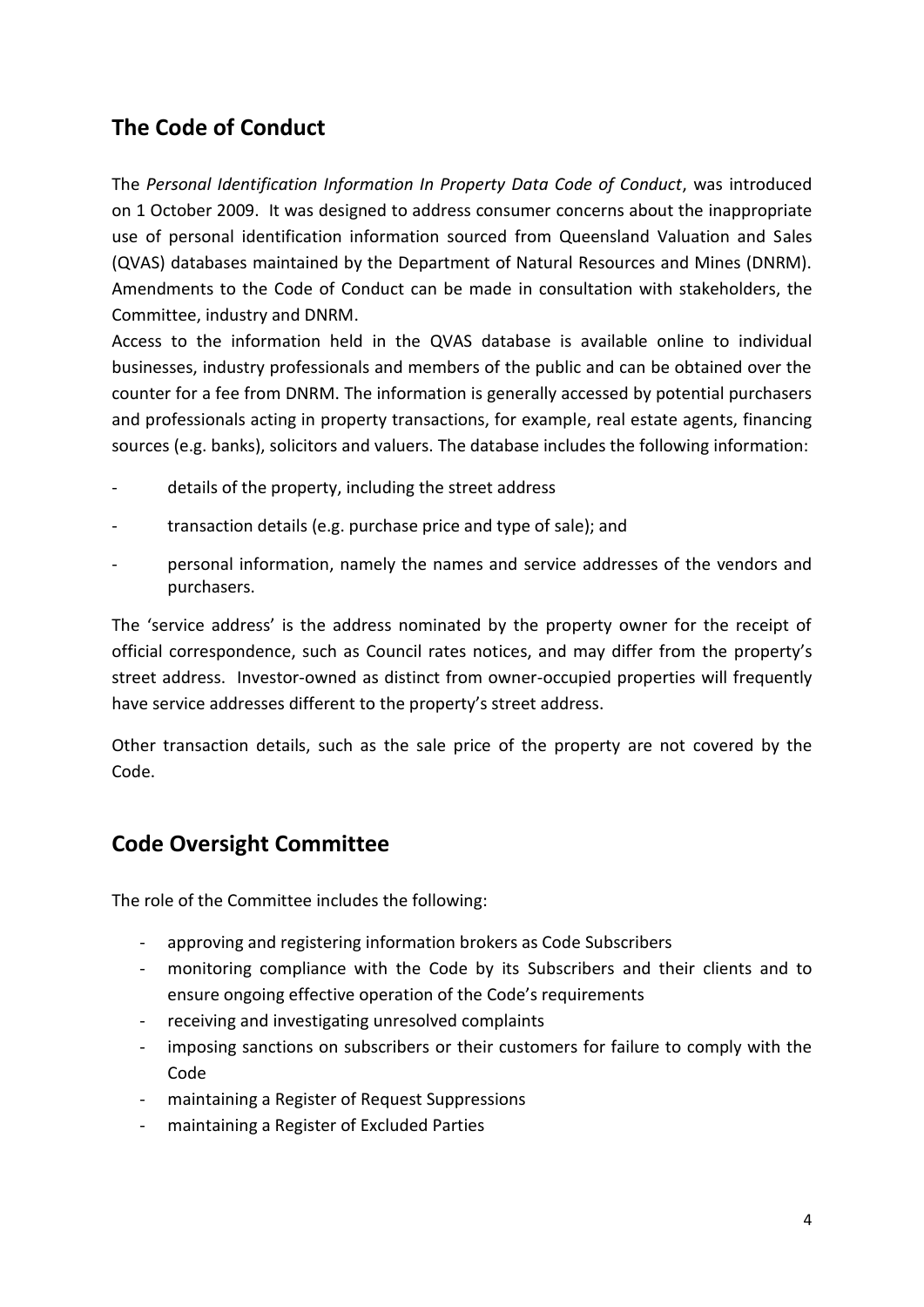The Committee also has reporting obligations and to this end it gathers, monitors and reviews data which is included in its Annual Reports. It also commissions an independent review of Code operations every five years. The next review is due in August 2017.

The Committee members are:

#### *Mr Neil Lawson - Chair*

Neil Lawson is the independent chair of the Code Oversight Committee and is nominated by the Minister for Natural Resources and Mines.

Mr Lawson has worked as a management consultant and has held executive management positions in the private and public sectors. He is a past Commissioner for Consumer Affairs for Queensland. Mr Lawson is an ethics consultant and trainer in workplace conduct matters in the public sector.

#### *Mr Kris Matthews - Industry Representative*

Kris Matthews has over 18 years' experience in the real estate and information technology industries.

Mr Matthews commenced with Micro Developments in May 1997 which was later acquired by RP Data in November 1999. RP Data is now known as CoreLogic and in his current role, Mr Matthews is responsible for overseeing Emerging Markets, which includes strategic partnerships, acquisition and International Business Development.

#### *Ms Fiona FitzPatrick - Consumer Representative*

Fiona FitzPatrick has worked in legal and managerial roles in both the private sector and with the State and Federal governments. Her experience at the Office of Fair Trading has given her an understanding of consumer issues, including direct marketing, from the perspective of both consumers and business. Ms. FitzPatrick also has expertise in dispute and complaint management and in alternative dispute resolution.

#### *Ms Jodie Hughes - Administrator*

Jodie Hughes is the Administrator for the Code Oversight Committee and the Value Added Property Information Brokers Association. Her role includes administering the Code of Conduct website.

Ms Hughes has been with CoreLogic since 2008 with roles as an Executive Assistant, Paralegal and the Assistant Privacy Officer. Prior to her commencement with CoreLogic, Ms Hughes worked in the real estate industry for five years.

Ms Hughes contributes to the case management of complaints by documenting and recording all incoming correspondence and alerting Code subscribers to complaints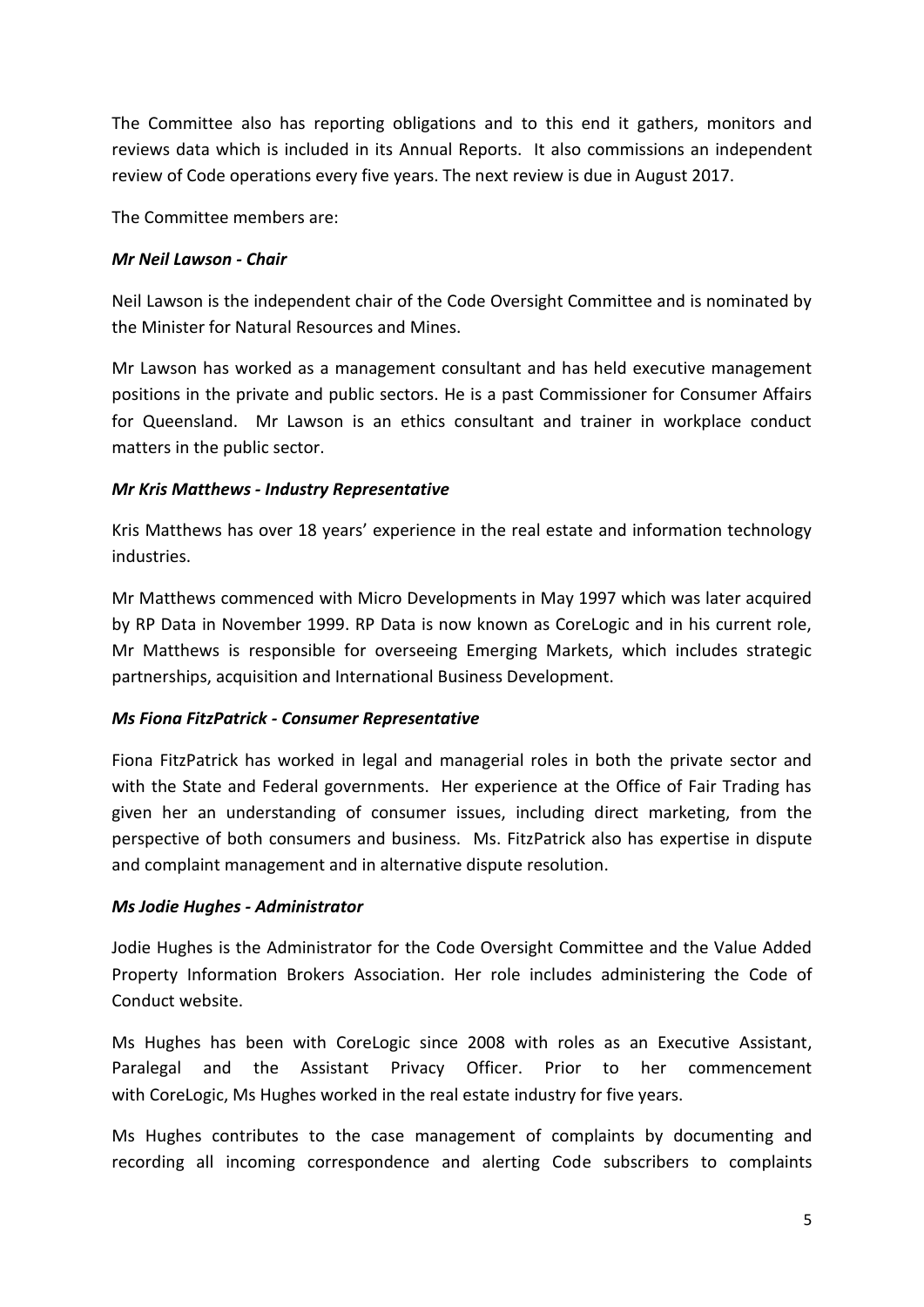received. Ms Hughes also assists with quality assurance and the management of external relationships.

#### *Ms Melanie O'Sullivan – Administrator*

Ms O'Sullivan commenced as Administrator in June 2017 when Ms Hughes commenced her extended leave. Ms O'Sullivan currently fulfils the paralegal position at CoreLogic, however has been working in the legal industry for four years predominantly in litigation, and Public Interest Law.

Ms O'Sullivan is completing the final semester of a Bachelor of Laws at Queensland University of Technology, and holds a Bachelor of Information Technology.

#### <span id="page-5-0"></span>**Information brokers**

Before an information broker will be licensed by DNRM to have electronic access to QVAS name and address data, the broker must be approved by the Code Oversight Committee as a Subscriber to the Code and must agree to comply with the Code. In turn, the licence agreement requires that mandatory terms and conditions be included in the contracts between a licensed information broker and their customers, stipulating that QVAS name and address data cannot be used for unsolicited direct marketing. Using personal identification information from QVAS is a breach of both the Code and of the data user's contracts with their licensed data provider who is a Code Subscriber.

Information brokers worked with the Queensland Government to develop the Code of Conduct. The industry has primary responsibility for the day-to-day operation of the Code and its associated dispute and sanction mechanisms. The Committee monitors complaints to ensure that they have been actioned in an appropriate and timely way. Serious or repeated breaches of the Code can be referred to the Committee for action.

Subscribers to the Code include all the major property data information brokers operating in Queensland. Code membership is mandatory for a broker seeking to access personal identification data from QVAS.

Contact details for each of the Subscribers to the Code are listed on the Code's website and in *Appendix A* to this report.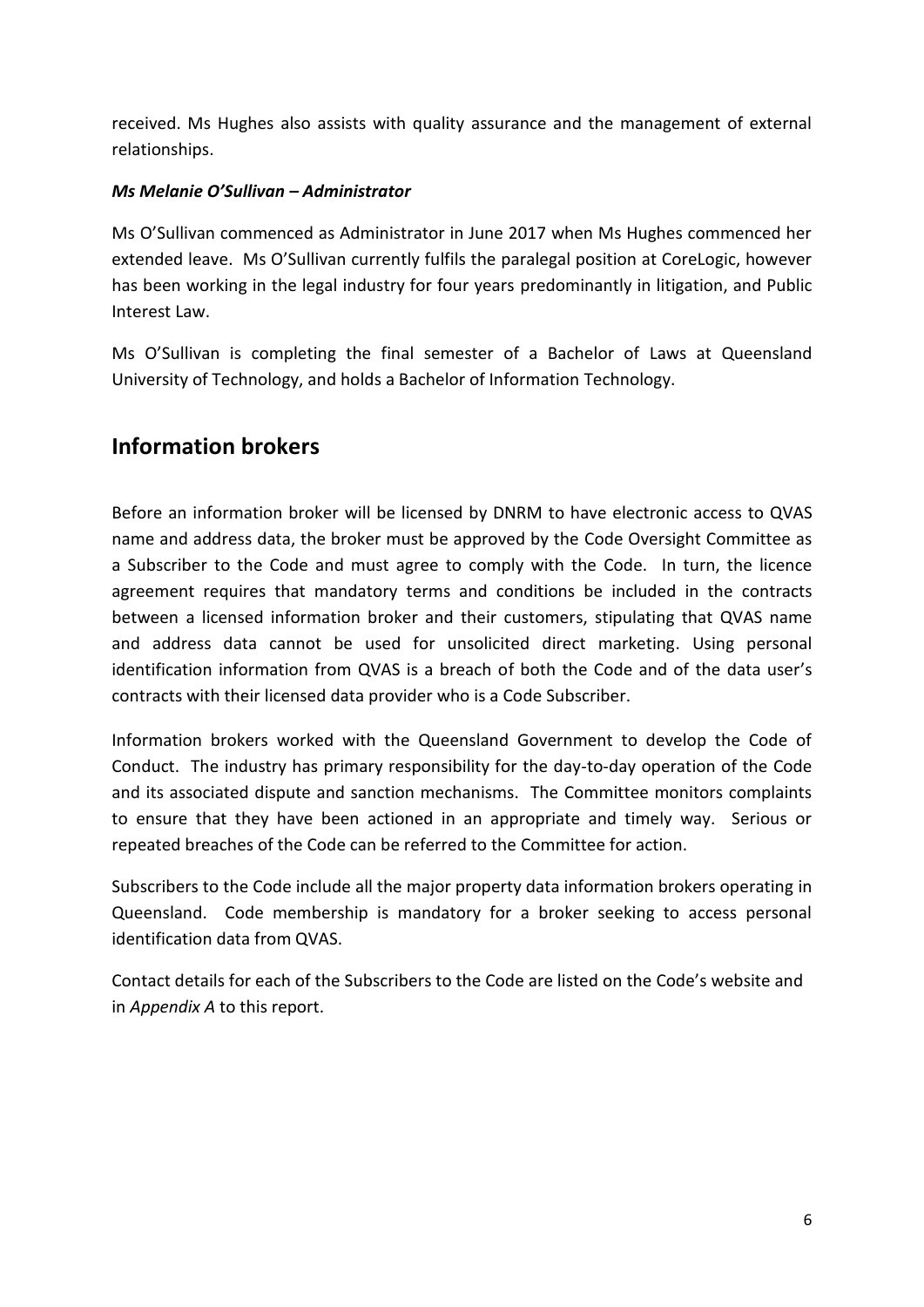## <span id="page-6-0"></span>**VAPIBA**

The membership of the Value Added Property Information Brokers Association Incorporated (VAPIBA) is made up of the five licensed information brokers who are Code Subscribers. The members of VAPIBA pay annual subscriptions to meet the costs of the administration of the Code of Conduct, including the fees paid to members of the Code Oversight Committee, where applicable.

#### <span id="page-6-1"></span>**Licence agreements**

The Queensland Government enters into licence agreements with individual information brokers enabling them to access wholesale QVAS data electronically. The QVAS data fields containing the names and service addresses of purchasers and vendors ("QVAS Identified Information") are only accessible to approved information brokers who subscribe to the Code.

In turn, brokers' clients (Code Subscriber customers) access QVAS data and other products distributed by the information brokers. These clients include real estate agents, lawyers, valuers, conveyancers, surveyors, financial institutions and members of the public. The products include additional data added by the information brokers from other sources, such as photographs of the property or a map showing the property's location. This additional data does not come within the jurisdiction of the Code.

#### <span id="page-6-2"></span>**Direct marketing**

The Code is designed to prevent names and or service addresses in QVAS data being used for unsolicited direct marketing by the customers of licensed information brokers. The Code only prohibits direct marketing where the name and or address for service are obtained from the QVAS database. Direct marketing includes telemarketing, bulk email messaging, postal mail-outs and list brokering.

Names and addresses which are obtained from sources other than QVAS may be used for unsolicited direct marketing without breaching the Code of Conduct. Other sources of data include, for example, loyalty programs, names and addresses collected when members of the public enter competitions using their personal contact details, or real estate agents' records of persons visiting properties during open inspections.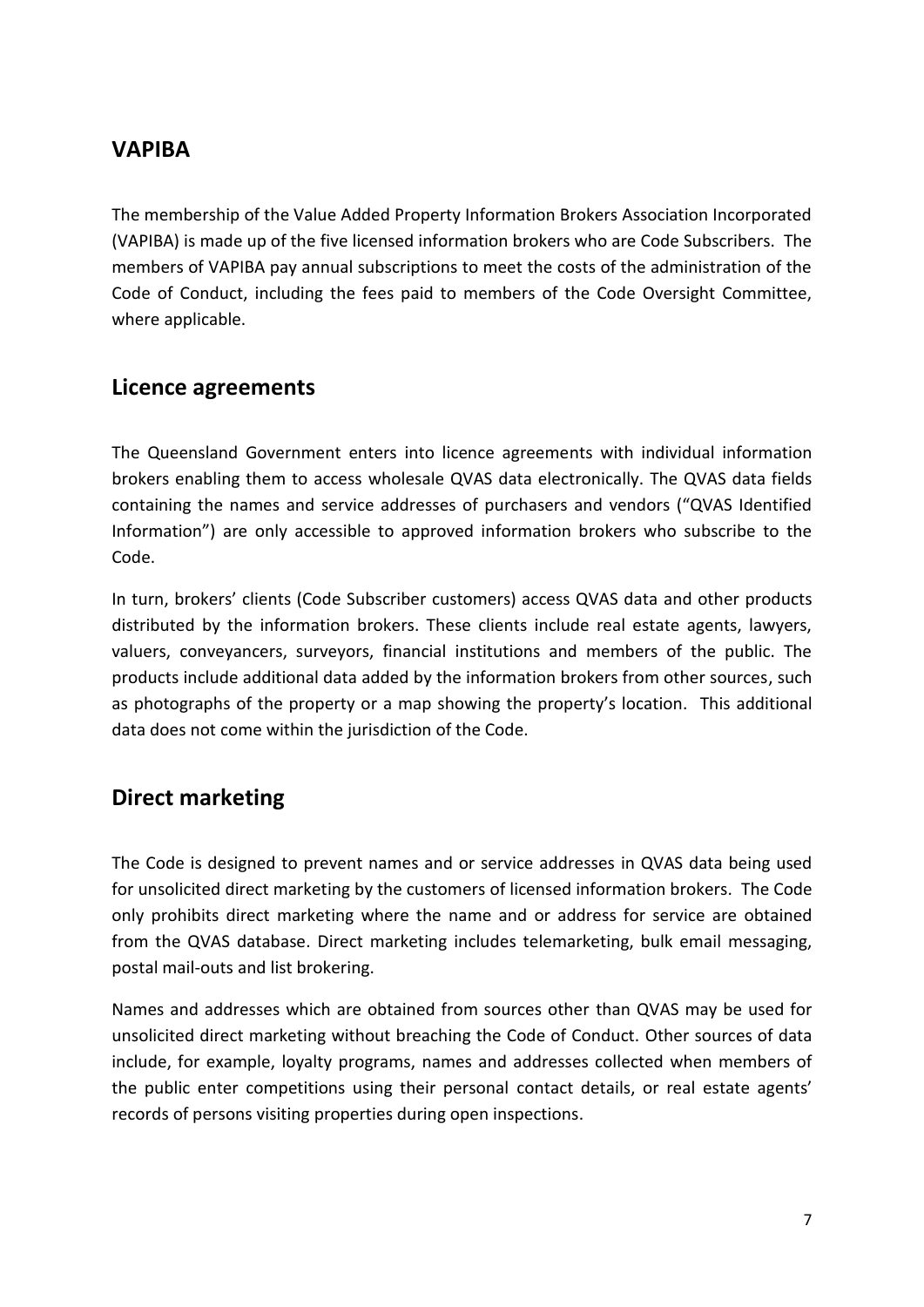## <span id="page-7-0"></span>**Complaint resolution**

Consumers can lodge a complaint with a Subscriber (information broker) or with the Committee if they believe that prohibited direct marketing has taken place, or if the Subscriber, or their customers, have otherwise breached the Code. The process for resolving complaints under the Code was arrived at after considering complaints processes across a broad range of industries. The process is outlined in the flow chart at *Appendix B.* 

Code Subscribers are obliged to establish binding agreements with their customers, agents or other third parties wishing to access QVAS information. These agreements must reflect the prohibition on direct marketing using personal identification information. Further, the Code requires all Subscribers to have a documented internal dispute resolution framework for dealing with consumer complaints.

#### *Lodging a complaint with a Subscriber*

The Code of Conduct's website contains contact names and other details for the nominated complaints officer at each Subscriber.

If the consumer remains dissatisfied with the Subscriber's response or where the complaint has not been resolved within 30 days, the consumer can escalate the complaint to the Committee by giving written notice of a dispute.

#### *Lodging a complaint with the Committee*

Written notification of complaints and supporting material may be lodged by email or post with the Committee. If the complaint is not covered by the Code the consumer will be advised in writing.

If the complaint falls within the ambit of the Code, the Committee will investigate and will make a decision.

The circumstances in which the Committee may decline to consider a complaint include:

- $\triangleright$  complaints which do not involve a breach of the Code;
- $\triangleright$  where the relief sought is outside the Committee's powers or authority as provided for by the Code; and
- $\triangleright$  where consumers do not authorise the Subscriber or the Committee to disclose their name and service address to the data user, who it is alleged is in breach of the Code, when it is necessary to investigate and determine the complaint.

The Committee will not accept complaints brought outside the following time limits: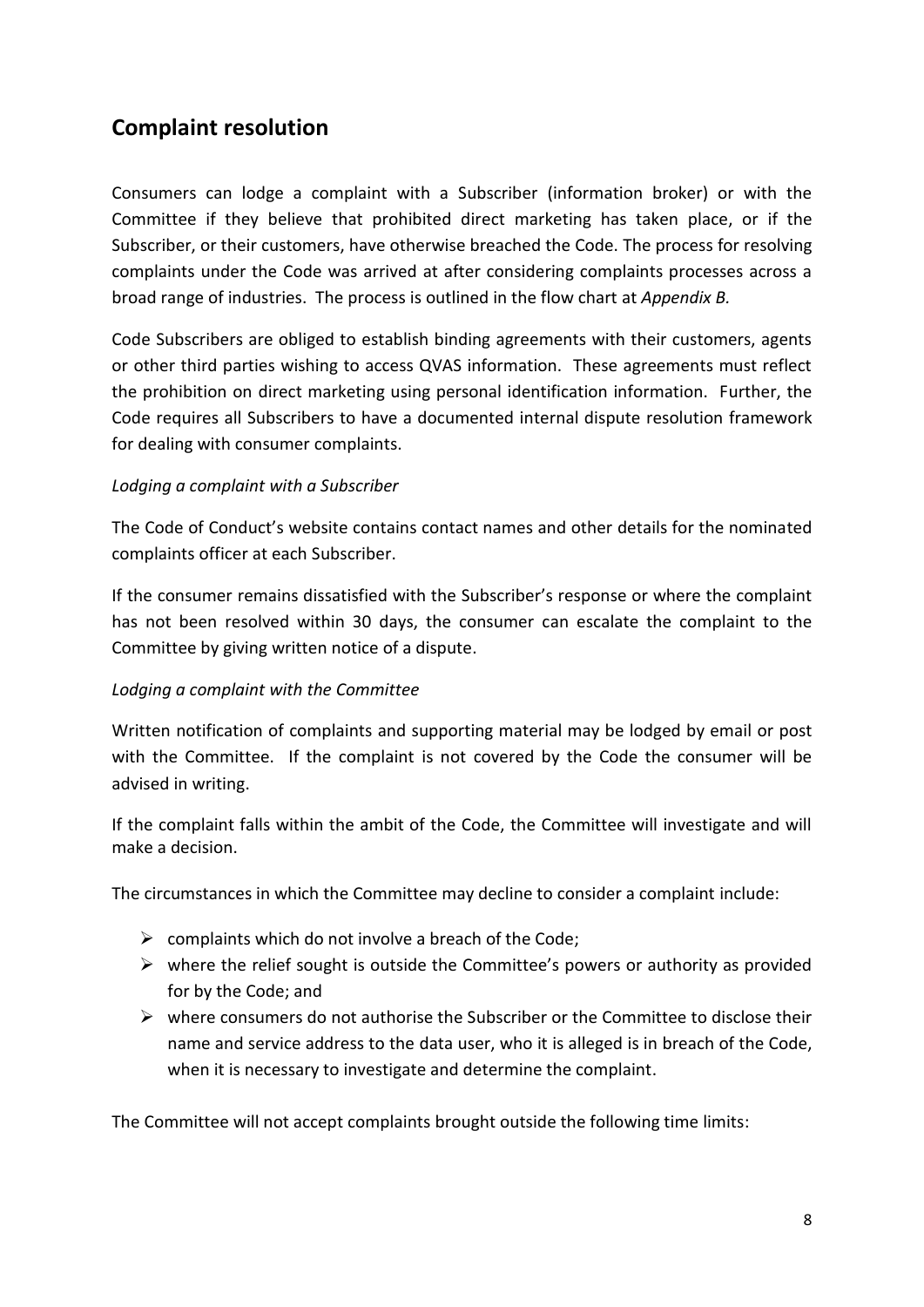- $\triangleright$  where the event occurred before the Subscriber became a subscriber to the Code;
- $\triangleright$  where the act or omission occurred more than 12 months before the date on which the consumer made the complaint to the Subscriber or the Committee in writing; or
- $\triangleright$  where the complaint is between a consumer and a data user, the business of which has been acquired by a Subscriber, and if that data user was not a customer of the Subscriber at the time the events (which are the subject of the complaint) occurred.

If either the Subscriber or the consumer is not satisfied with the Committee's decision the Code allows them to apply to an independent arbiter. The cost of the arbitration is borne by the Subscriber, with no fee payable by the consumer. The decision of the independent arbiter is binding on the Subscriber.

## <span id="page-8-0"></span>**Developments in 2016/2017**

During 2016/2017 developments in the administration and promotion of the Code of Conduct included:

- 1. An increase of approximately 62% in the number of suppression applications from 2015/2016 to 2016/2017. The Committee considers that this reflects a greater awareness of the right to suppression in the community.
- 2. A decrease of approximately 41% in the number of direct marketing complaints from 2015/2016 to 2016/2017. The Committee attributes this decline, at least in part, to enhanced industry awareness of the prohibition on direct marketing.
- 3. The Committee convened a teleconference with Subscribers' Privacy Officers to reinforce the need to comply with the complaint handling guidelines and to offer support and answer questions on the internal complaint handling process. The Committee also discussed with Privacy Officers the complaint statistics and other Code statistics.
- 4. Following an increase in the number of suppression requests by third parties on behalf of property owners, the Committee initiated the process of formulating a proposed approach on the standing of third parties, to be finalised after consultation with relevant parties.

## <span id="page-8-1"></span>**Independent review of the Code of Conduct**

The Code of Conduct prescribes that every five years there shall be an independent review of the Code's operations and effectiveness. The 2017 review had just commenced at the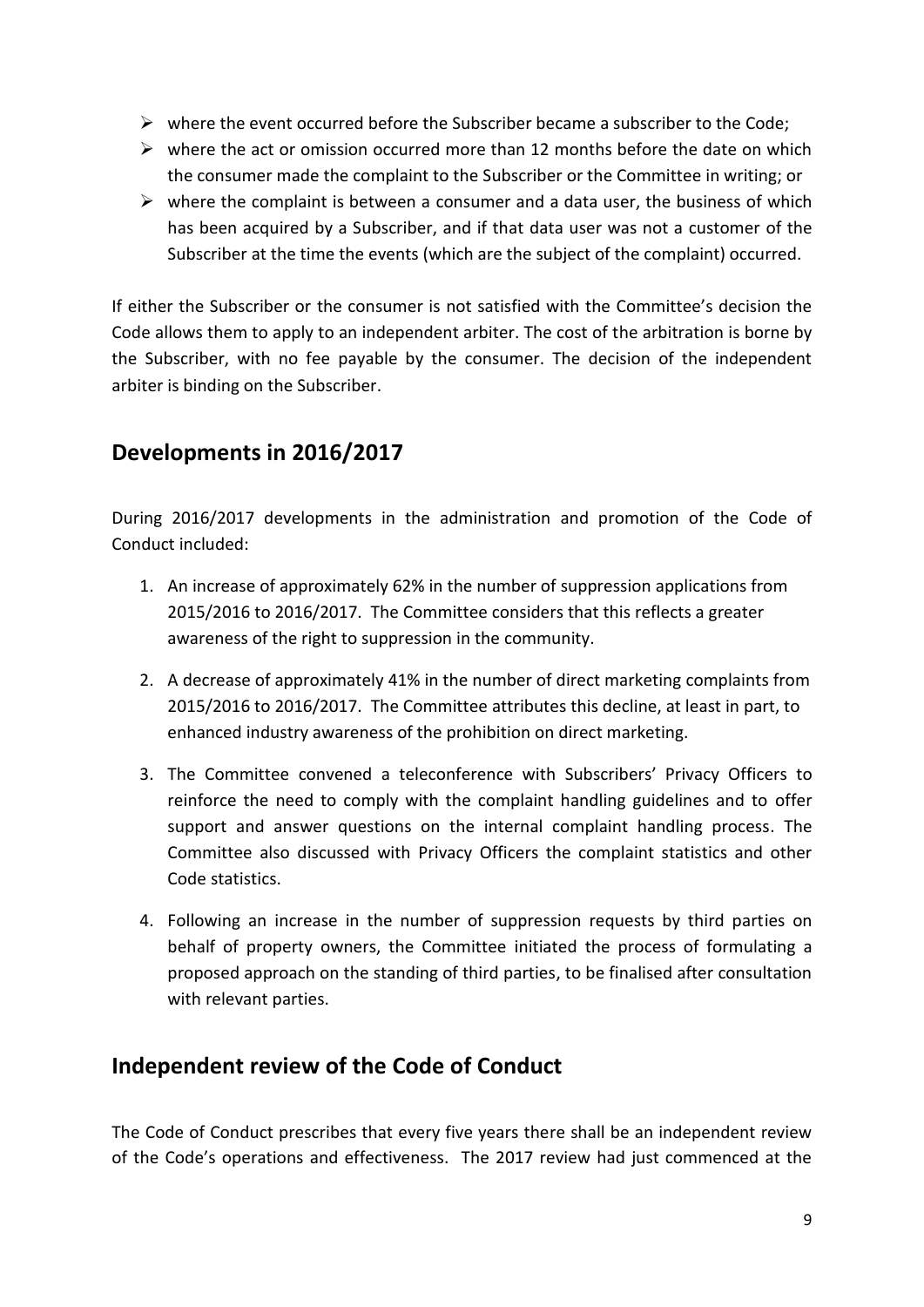time of the writing of this Annual Report with Compliance and Complaints Advisory Services Pty Ltd engaged to undertake the work. The review will include consultations with key stakeholders.

## <span id="page-9-0"></span>**Industry Representative's report**

I would firstly like to thank my fellow Committee members, Neil Lawson and Fiona FitzPatrick for their passion and professionalism throughout the past year.

I would again like to extend thanks to Code members and in turn VAPIBA for its continued support, not only financially to the running of the Code, but also for the members' commitment to actively engage with the Committee and in turn action Committee instructions and requests diligently.

As is highlighted throughout this report, the year ending June 2017 has shown a dramatic decrease in complaints, with only 22 complaints in comparison to 37 complaints in 2015/16. This success is understood largely to be due to the Committee's pro-active engagement with the brokers' Privacy Officers which has enabled education throughout the industry. Other significant accomplishments by the Committee with the drive and vision of Neil and Fiona occurred, such as but not limited to:

- Pro-active engagement with REIQ
- Pro-active engagement with brokers Privacy Officers and a review of all brokers' terms & conditions of use, and the requirements regarding third-party suppressions.
- Pro-active engagement in organising the Independent Review of the Personal Identification Information in Property Data Code of Conduct.

I wish to thank Jodie Hughes for her continued and invaluable assistance in administering the Code, and Melanie O'Sullivan for taking on these duties in Jodie's absence. I look forward to continuing to work with both Industry and the Committee throughout 2017/18 as we continue to grow the recognition and education of the Code.

Kris Matthews *Industry Representative, Code Oversight Committee*

#### <span id="page-9-1"></span>**Consumer Representative's report**

I endorse the comments of the Chair and the Industry representative to the effect that in this financial year all stakeholders have played a part in promoting awareness of the Code and the prohibition on direct marketing.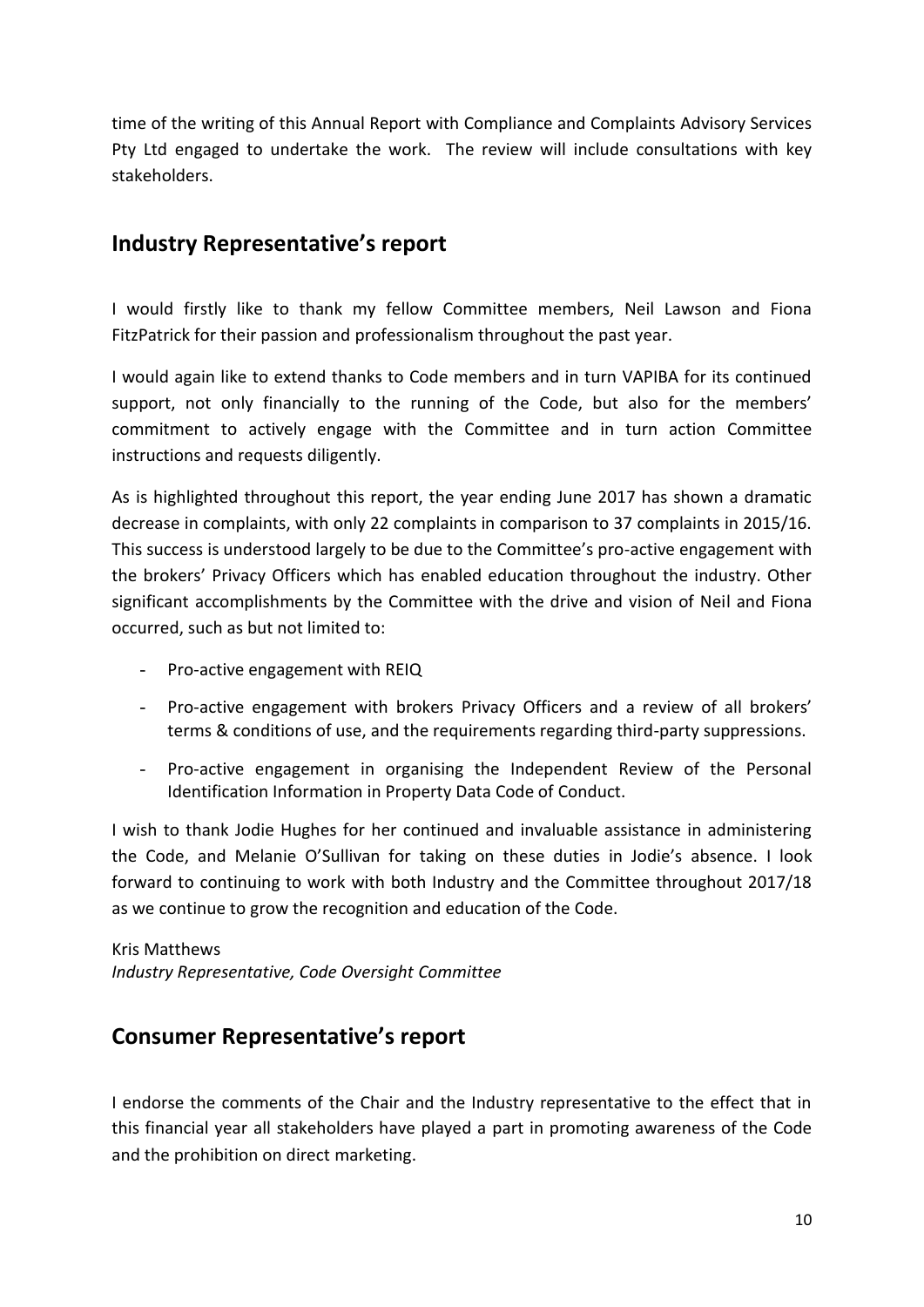Consumers play a crucial role in bringing breaches to the attention of Code Subscribers and the Committee. We have concluded that the decrease in consumer complaints reflects a corresponding decrease in unsolicited direct marketing using personal identification information sourced from Queensland Valuation and Sales data. At the same time, there has been a marked increase in the number of consumers asking for their personal data to be suppressed, which reflects a growing community awareness of this option.

Ms Jodie Hughes and Ms Melanie O'Sullivan, the Code's Administrators, have provided the Committee, consumers and Code subscribers with courteous, prompt and informed service and support. The Chair and the Industry representative have worked collaboratively and constructively to raise both industry standards and consumer confidence in the privacy protections embedded in the Code.

I welcome feedback from consumers and consumer groups about how I can most effectively represent their interests.

I can be contacted by email at info@propertydatacodeofconduct.com.au or in writing at GPO Box 1815, Brisbane, Queensland 4001.

Fiona FitzPatrick *Consumer Representative, Code Oversight Committee*

## <span id="page-10-0"></span>**Suppression requests**

#### *Committee suppression*

Individuals can apply to the Committee to suppress the names of the persons who are purchasers or vendors of properties in Queensland and their service addresses. Corporate property owners are not eligible to apply for suppression. A current Council rates notice must be provided to the Committee as proof of ownership and the applicant's standing to make the request. Once suppression requests are approved they are added to the Register of Request Suppressions and Code Subscribers are advised and they apply the suppressions to their databases. Code Subscribers must suppress any personal identification information within their systems within 30 days of receiving the request from the Committee.

#### *Land Valuation Act 2010.*

Consumers who want to apply to suppress their personal information at the source, namely in DNRM's valuation roll, can make an application under the *Land Valuation Act 2010* at *www.dnrm.qld.gov.au.* However, the only reason for which the Valuer-General will suppress ownership details in the valuation roll is one of risk to a person's safety or property, whether the person is the landowner or a person living at that address (s188 of the Act). If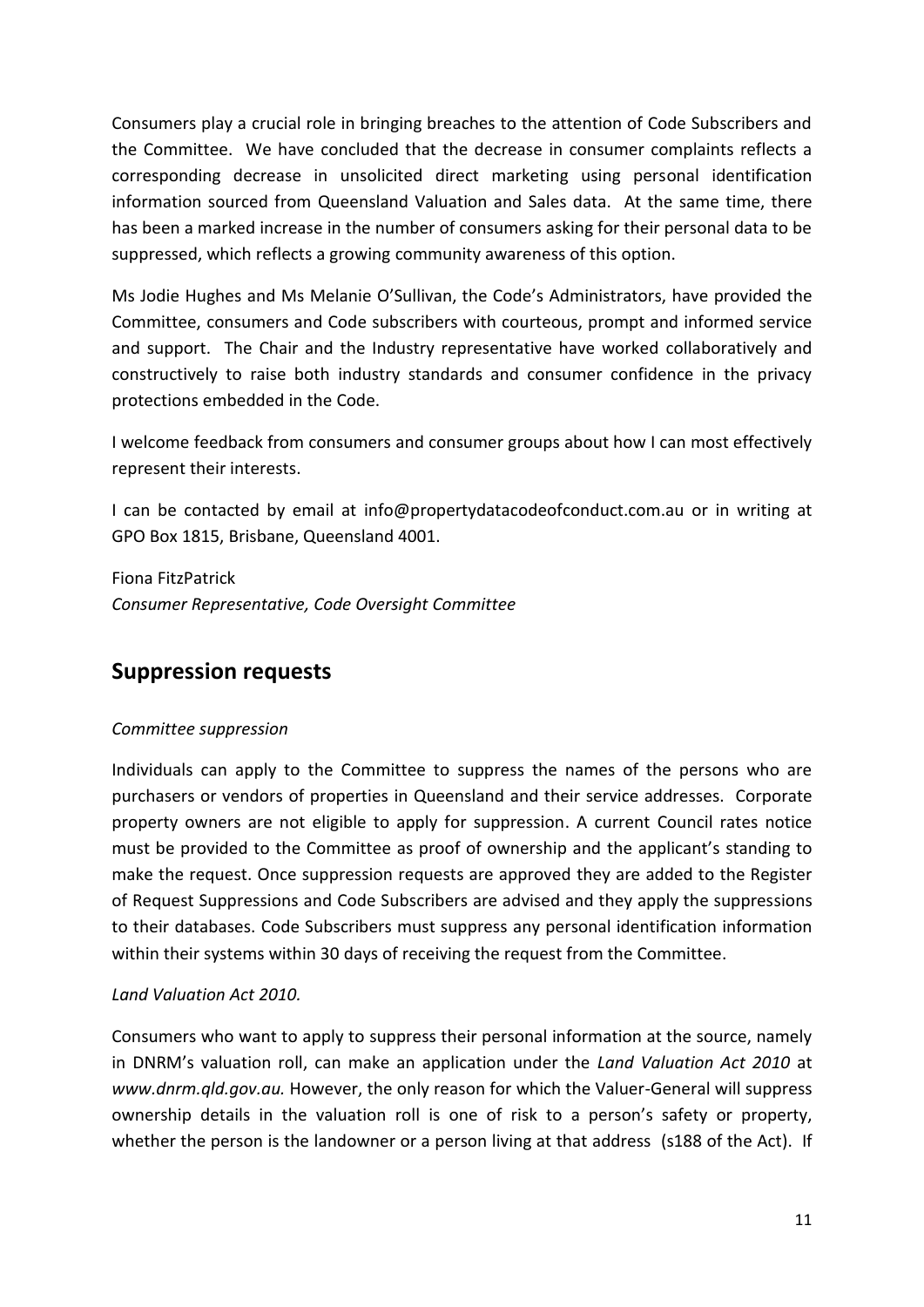granted, a suppression direction by the Valuer-General will be effective for five years and may be renewed on a further application. Where a suppression direction is granted, the person's details will also be suppressed from the results of a name search of the relevant land register. The person's details will not be provided to Code subscribers.

#### *Suppressions under the Code during 2016 /2017*

During 2016/2017 the Committee received 119 suppression requests of which 96 were approved by the Committee.

#### *Table 1 – Total of approved Suppression Requests*

|             | 1 July 2011 | 1 July 2012 | 1 July 2013 | 1 July 2014 | 1 July 2015 | 1 July 2016 |
|-------------|-------------|-------------|-------------|-------------|-------------|-------------|
| Suppression | to 30 June  | to 30 June  | to 30 June  | to 30 June  | to 30 June  | to 30 June  |
| requests    | 2012        | 2013        | 2014        | 2015        | 2016        | 2017        |
| Approved    | 46.         | 43          | 43          | 44          | -59         | 96          |

## <span id="page-11-0"></span>**Complaints**

Of the total of 22 complaints received during 2016-2017, most involved alleged breaches by real estate agents. Of the complaints received, 6 were received from the public by the Code Oversight Committee while 16 were received by Code Subscribers.

After investigation, 6 breaches of the Code of Conduct were found to be substantiated. In all cases, it was the agent's first breach and the agent was given a warning and required to attend training on their obligations under the Code of Conduct, with an emphasis on the prohibition of direct marketing.

|                            | 1 July     | 1 July  | 1 July  | 1 July  | 1 July  | 1 July  |
|----------------------------|------------|---------|---------|---------|---------|---------|
|                            | 2011       | 2012 to | 2013 to | 2014 to | 2015 to | 2016 to |
|                            | to 30 June | 30 June | 30 June | 30 June | 30 June | 30 June |
|                            | 2012       | 2013    | 2014    | 2015    | 2016    | 2017    |
| <b>Complaints Received</b> | 47         | 22      | 65      | 30      | 37      | 22      |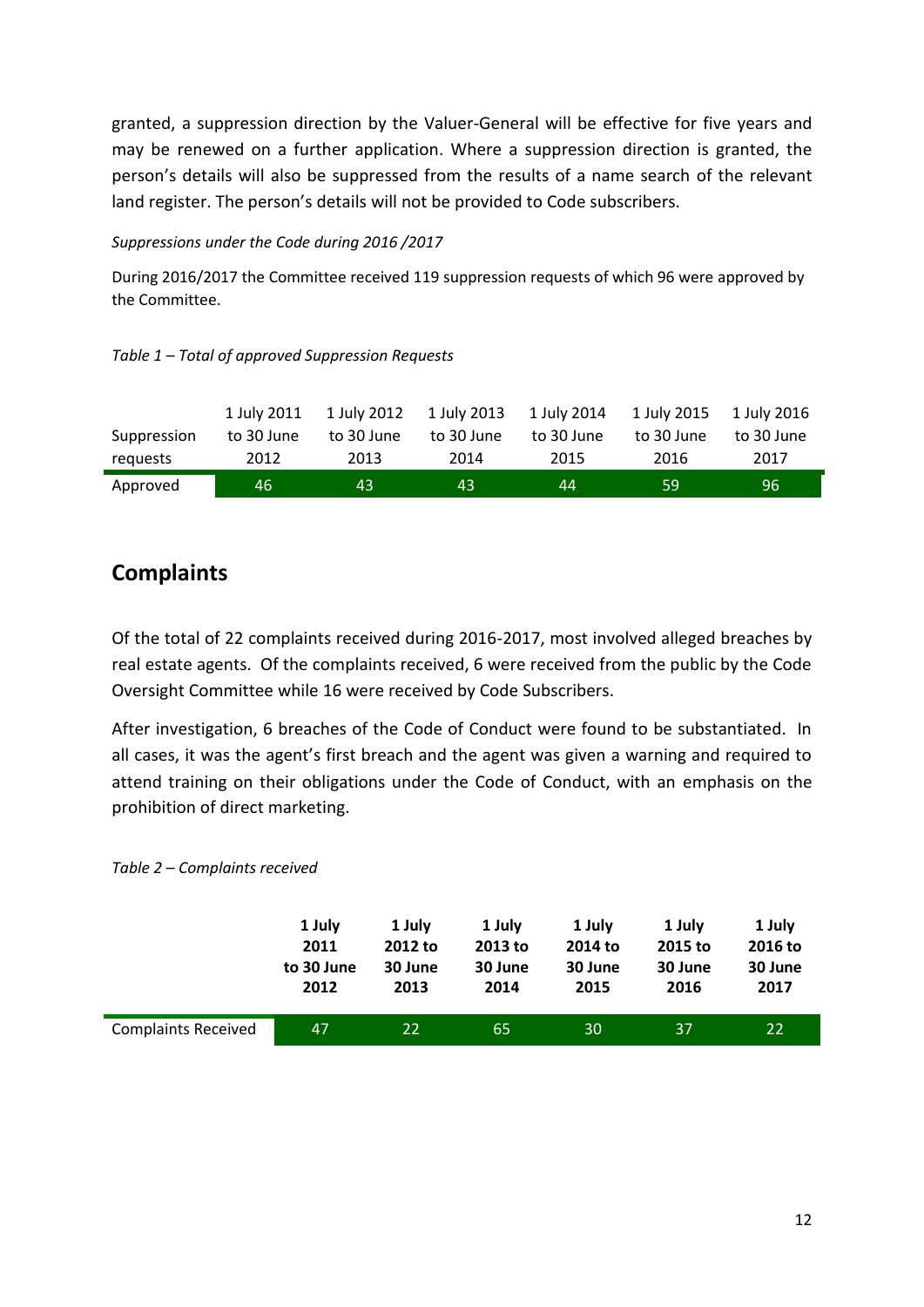## <span id="page-12-0"></span>**Register of Excluded Parties**

The Committee did not add any entities to the Register of Excluded Parties during 2016/2017 as all the breaches found to have occurred were first breaches. The general policy of the Committee is that, depending on the circumstances, sanctions will only be considered when the entity has been found to have committed second or subsequent breaches.

Entities on the Register of Excluded Parties cannot access QVAS name and service address data for the period prescribed by the Committee.

As at 30 June 2017 there were no entities listed on the Register of Excluded Parties.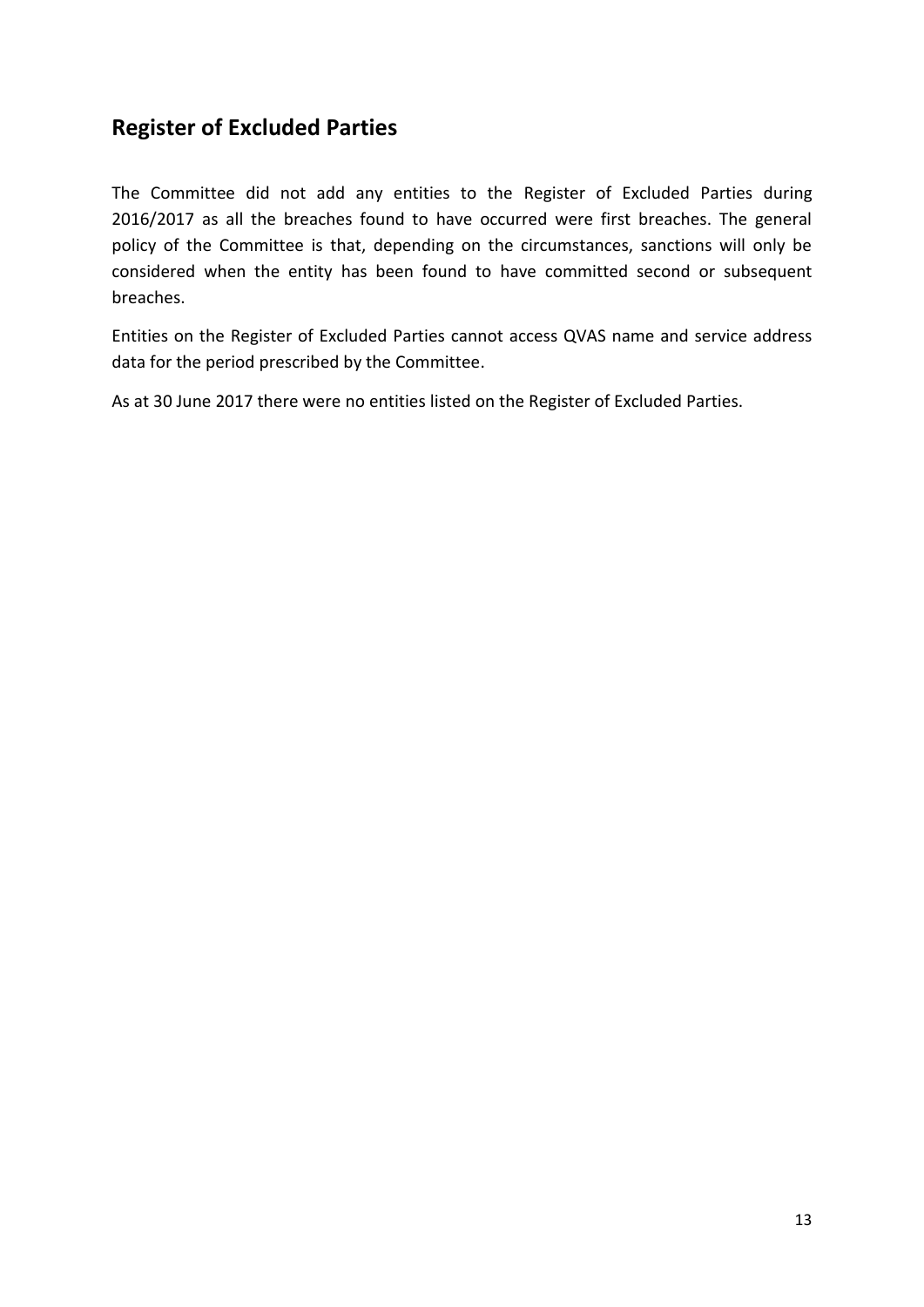## <span id="page-13-0"></span>**Financial statement**

#### **Value Added Property Information Brokers Association Incorporated**

#### **1 July 2016 - 30 June 2017**

| Balance carried forward 1 July 2016                                                            | 34,587.82    |
|------------------------------------------------------------------------------------------------|--------------|
| Code Subscriber Contributions                                                                  | 30,000.00    |
| Oversight Committee Fees* - Chair Neil Lawson and<br>Consumer Representative Fiona FitzPatrick | $-27,618.02$ |
| Oversight Committee Fees - Industry Representative<br><b>Kris Matthews</b>                     | <b>Nil</b>   |
| <b>Administrator Fees</b>                                                                      | Nil          |
| <b>Website Development Fees</b>                                                                | <b>Nil</b>   |
| Insurance                                                                                      | $-1,905.00$  |
| Other Expenses - Postage, Bank Fees, lodgement fees                                            | $-2,484.13$  |
|                                                                                                |              |
| Balance at 30 June 2017                                                                        | \$32,580.67  |
| *Note: Committee fees include amounts incurred but not paid in<br>2015/2016                    |              |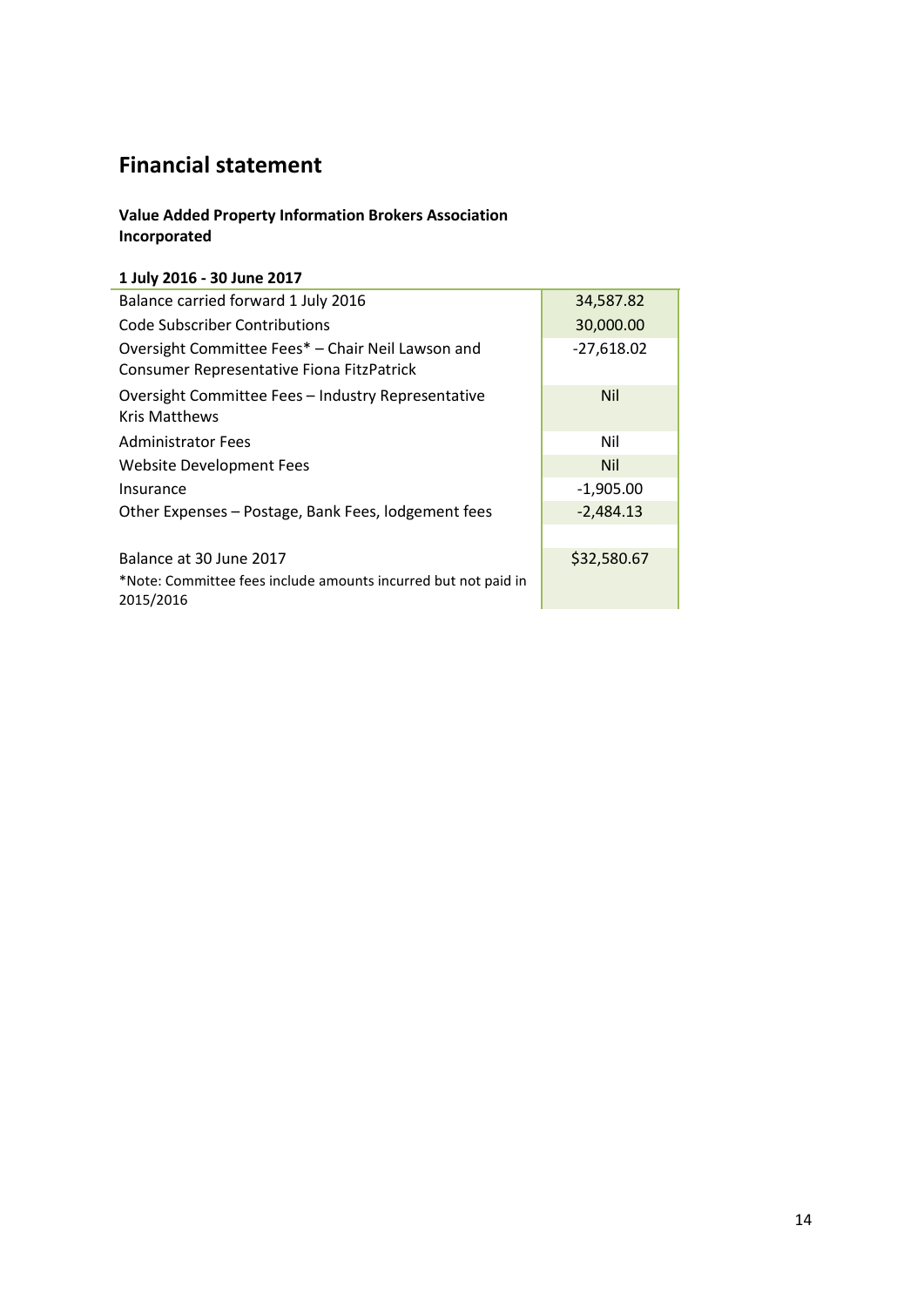## <span id="page-14-0"></span>**APPENDIX A: SUBSCRIBERS TO THE CODE**

**As at 30 June 2017 there were five Code Subscribers, being:**

APM PriceFinder

CITEC Confirm

CoreLogic

Equifax (formerly Veda)

Onthehouse.com.au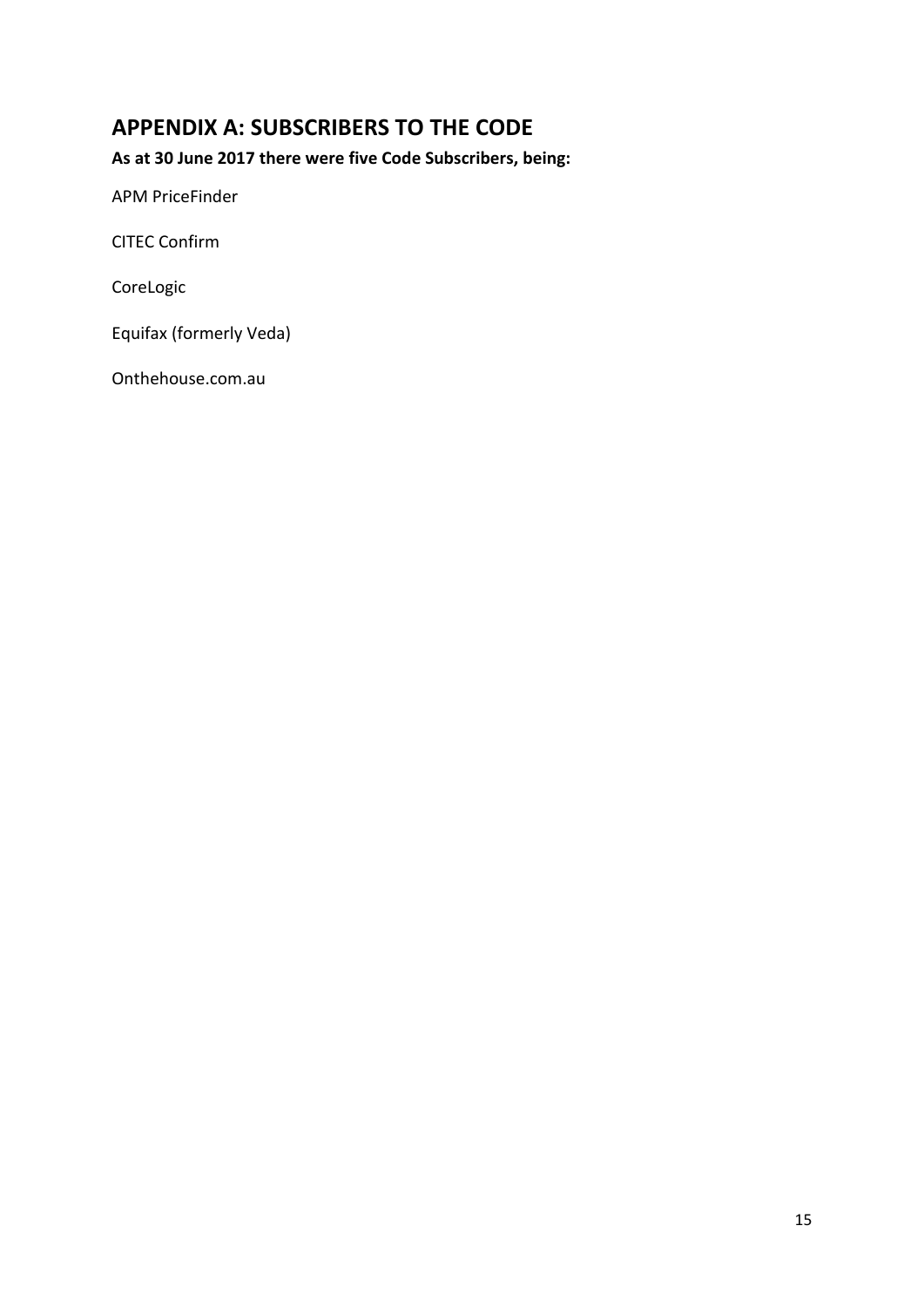## <span id="page-15-0"></span>**APPENDIX B: COMPLAINT FLOW CHART**